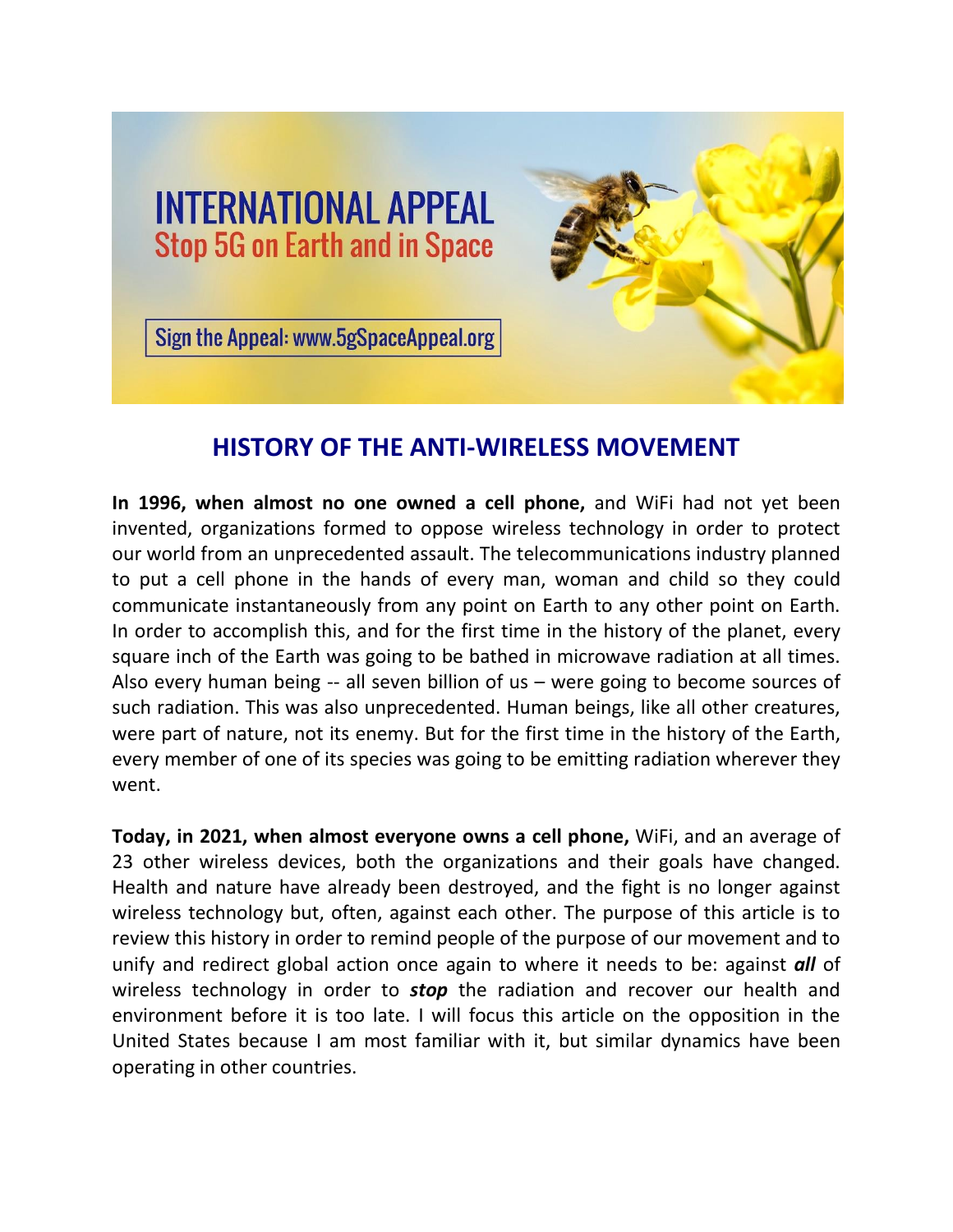On February 8, 1996, the Telecommunications Act was signed into law, mandating the rollout of wireless technology across America, and prohibiting local governments from protecting their citizens' health and environment from the radiation that it produces. Both existing and new organizations all over the United States united to oppose wireless technology and to try to restore democracy.

The EMR Alliance, which until that time had focused on radiation from power lines and computers, now directed its energies to fight cell towers. Citizens for the Appropriate Placement of Telecommunications Facilities was organized. I helped found the Cellular Phone Task Force to oppose not just cell towers but cell towers' reason for being, which is cell *phones*. Other organizations that formed included Noe Valley Families Against the Antennas; Healthy Home Alliance; Families for Appropriate Cellular Tower Siting; Ulysses Citizens for Responsible Technology; Hardwick Action Committee; Thistle Hill Neighborhood Alliance; Coalition of Concerned Citizens for Responsible Technologies; Citizens of Marin for Sensible Communications Planning; Northboro Residents for Responsible Tower Siting; Telecommunications Master Plan Coalition of San Francisco; and Rainier Valley Association for Safe Wireless Technology. These and other groups, individuals, public officials, and the Communications Workers of America, joined together to sue the Federal Communications Commission in order to protect health, nature and democracy.

In 2000, the Second Circuit Court of Appeals ruled against us, and the Supreme Court refused to hear our case.

In the aftermath of our failure, a national coalition called the EMR Network was formed to try to unify efforts to protect us all against radiation. But in the five years since the passage of the Telecommunications Act, a majority of the population had acquired cell phones, and many had also acquired WiFi, which had recently been invented. Cracks formed in the coalition, which was beginning to split into factions. One faction still opposed all of wireless technology. Another opposed cell towers but not cell phones, as if one could exist without the other, and as if the radiation did not come from both. A third represented the interests of people who called themselves electrically sensitive. And not only were there differences of opinion among us, but outside interests had infiltrated our movement and helped to divide us.

The EMR Alliance, which had previously functioned as a national coalition, vanished. Its corporate counsel, Michael Withey, was the head of a national network of personal injury lawyers hunting for million dollar lawsuits, called the Electromagnetic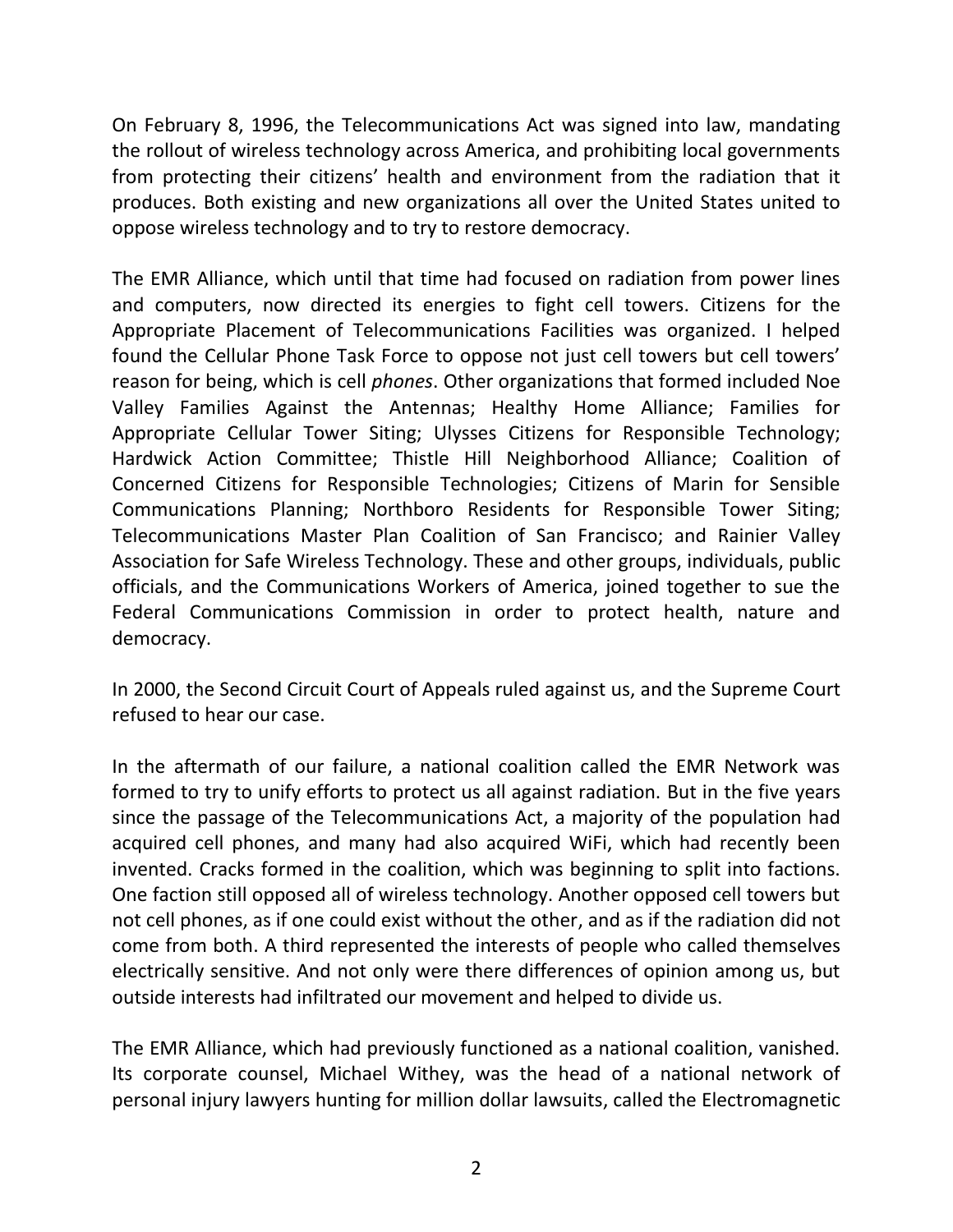Radiation Case Evaluation Team (EMRCET). When those lawyers concluded that ours was a losing cause and there was no money to be made from lawsuits about electromagnetic radiation, EMRCET disbanded, and the EMR Alliance also disappeared.

Another lawyer, James Hobson, who had represented most of the parties before the Second Circuit, and who became counsel for the EMR Network, was a telecommunications lawyer who, simultaneous to representing the parties against the FCC, represented a number of telecommunications companies, as well as the Telecommunications Industry Association, on other matters. He had also previously been in-house counsel *for* the FCC.

George Carlo, a lawyer as well as a scientist, who had headed up the telecommunications industry's effort to prove cell phones safe, made headlines when he switched sides and wrote a book condemning cell phones as dangerous. It was titled *Cell Phones: Invisible Hazards in the Wireless Age*. He attempted to join the national coalition against wireless technology, but like Hobson, not everyone trusted him. He had spent most of his career as a scientist-for-hire working for major polluters. In addition to being hired by the Cellular Telecommunications Industry Association to prove cell phones safe, he had been a consultant to the Tobacco Institute, Dow Chemical, Dow Corning, the Chlorine Institute and other polluters and published articles for two decades purporting to show that tobacco smoke, breast implants, dioxins, herbicides, and other chemicals were not dangerous.

Eventually the EMR Network, beset by internal quarreling, broke up and yet another coalition, called the EMR Policy Institute, formed. And gradually, over the years, as the wireless industry's adversaries came more and more to also be its customers, they abandoned, for the most part, the fight to protect human health, nature, and democracy. Many opponents of cell towers today are not only not opposed to cell phones, but they are heavily addicted to them and have damaged their health from years of exposing themselves to their radiation. The birds, insects and animals have already disappeared from their yards and they have grown used to living without them. I used to get more calls asking how to help fight wireless technology. Now, more often, people call me or email me from their cell phones asking me what is the safest kind of cell phone to use, how far away from their body to hold it, what kinds of devices will best neutralize the radiation, and how to distinguish a 5G tower from a 4G tower. When I tell them that radiation is radiation, that there is no way to "neutralize" it, that distance doesn't matter, and that it is destroying the Earth regardless of what you call it, they don't understand what I am saying. More and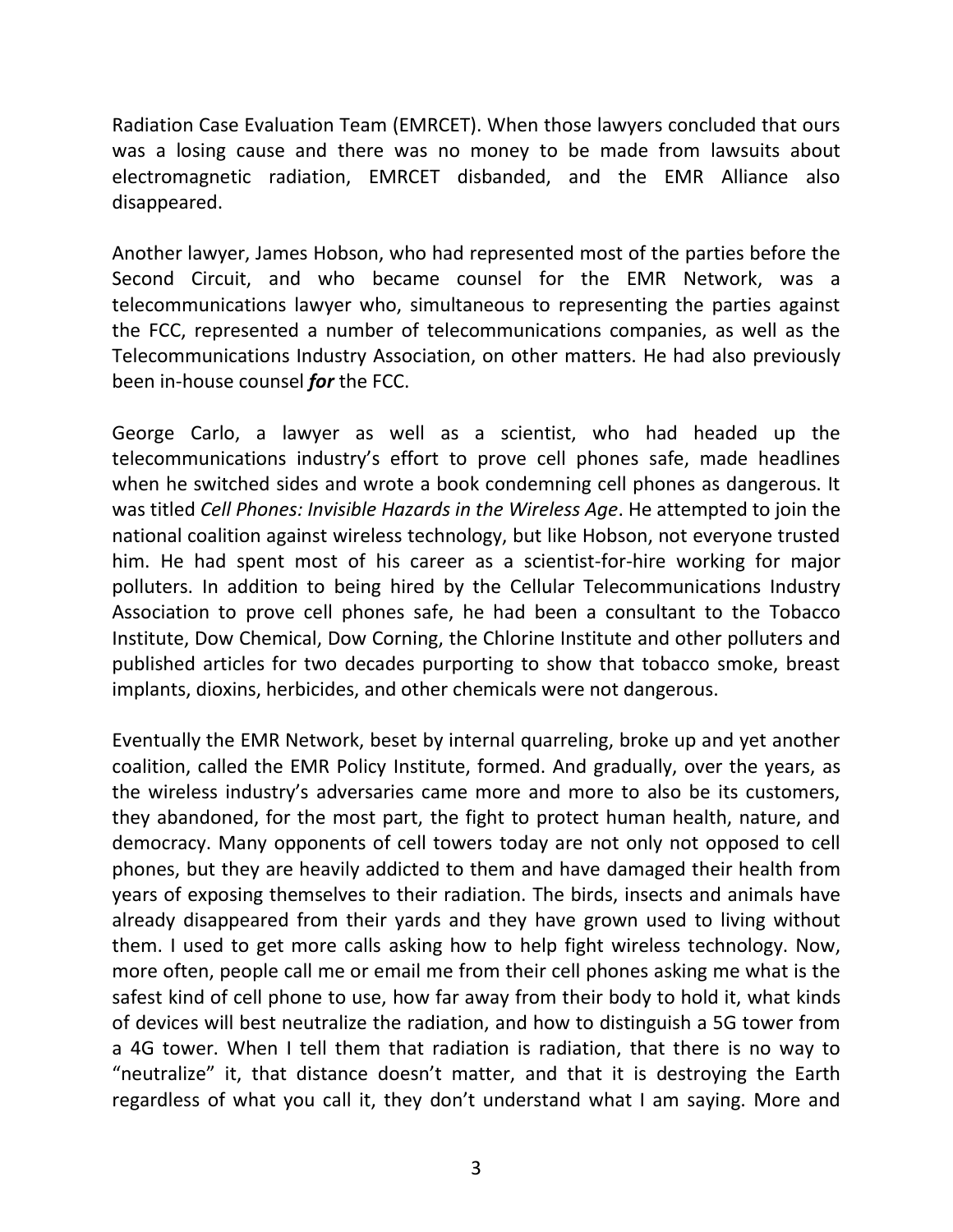more, they ask, in frustration, "What is the alternative?" And when I answer that the alternative to *not* having a cell phone is the imminent, well-under-way destruction of *all life on Earth, including their own*, they don't seem to register what I am saying. They simply can't imagine living without a cell phone. [ECHOEarth \(End Cellphones](https://www.echoearth.org/)  [Here On Earth\),](https://www.echoearth.org/) an organization that I helped create in May 2020 in order to build a movement to abandon wireless technology, still has fewer than 2,000 members although 300,000 people and organizations have signed the *[International Appeal to](https://www.5gspaceappeal.org/)  [Stop 5G on Earth and in Space](https://www.5gspaceappeal.org/)*.

Meanwhile the EMR Policy Institute has also disappeared and a lot of new organizations have taken its place. The focus of many is not to stop wireless technology, or even cell towers, any more, but just to stop the newest version of them, which is called "5G". There is an international coalition called Stop 5G International. In the United States there are Stop 5G Chicago, Stop 5G San Diego, Stop 5G Hawaii, Stop 5G Georgia, 5G Free California, 5G Free Vermont, 5G Awareness Now, 5G Colorado Action, Citizens Against 5G Cell Towers, and dozens of other organizations with similar names. For many it is not because they no longer think radiation is harmful, but because they have given up trying to stop it, and because most of their members own cell phones.

And there are still outside interests assuming positions of leadership in our movement, and telecommunications lawyers representing us in court. Children's Health Defense, directed by Robert F. Kennedy, Jr., is doing wonderful advocacy work. However, it has been represented in its legal work against 5G by Scott McCollough, a telecommunications lawyer. Like George Carlo and James Hobson, he claims to have switched sides, but [his website](https://www.dotlaw.biz/) does not say anything of the sort, and he has told me that he does not believe RF radiation harms everyone, just people with electromagnetic hypersensitivity.

And there is a new national coalition that is now filling the void left by the EMR Policy Institute. It holds Zoom meetings every other Friday, and has invited a series of excellent speakers to present at these meetings. But they are only speaking to the choir, and the organizer of that coalition, Odette Wilkens, is a technology lawyer who makes her living representing IBM. IBM is the company that launched a "Smarter Planet" campaign in 2008 and a "Smarter Cities Challenge" in 2010. Everything IBM does today depends on cell phones and wireless technology. I have asked Odette whether she has a conflict of interest, but she has not responded. She is also an animal rights activist for which I admire her and I would like to be able to trust her, but she has give me no reason to do so.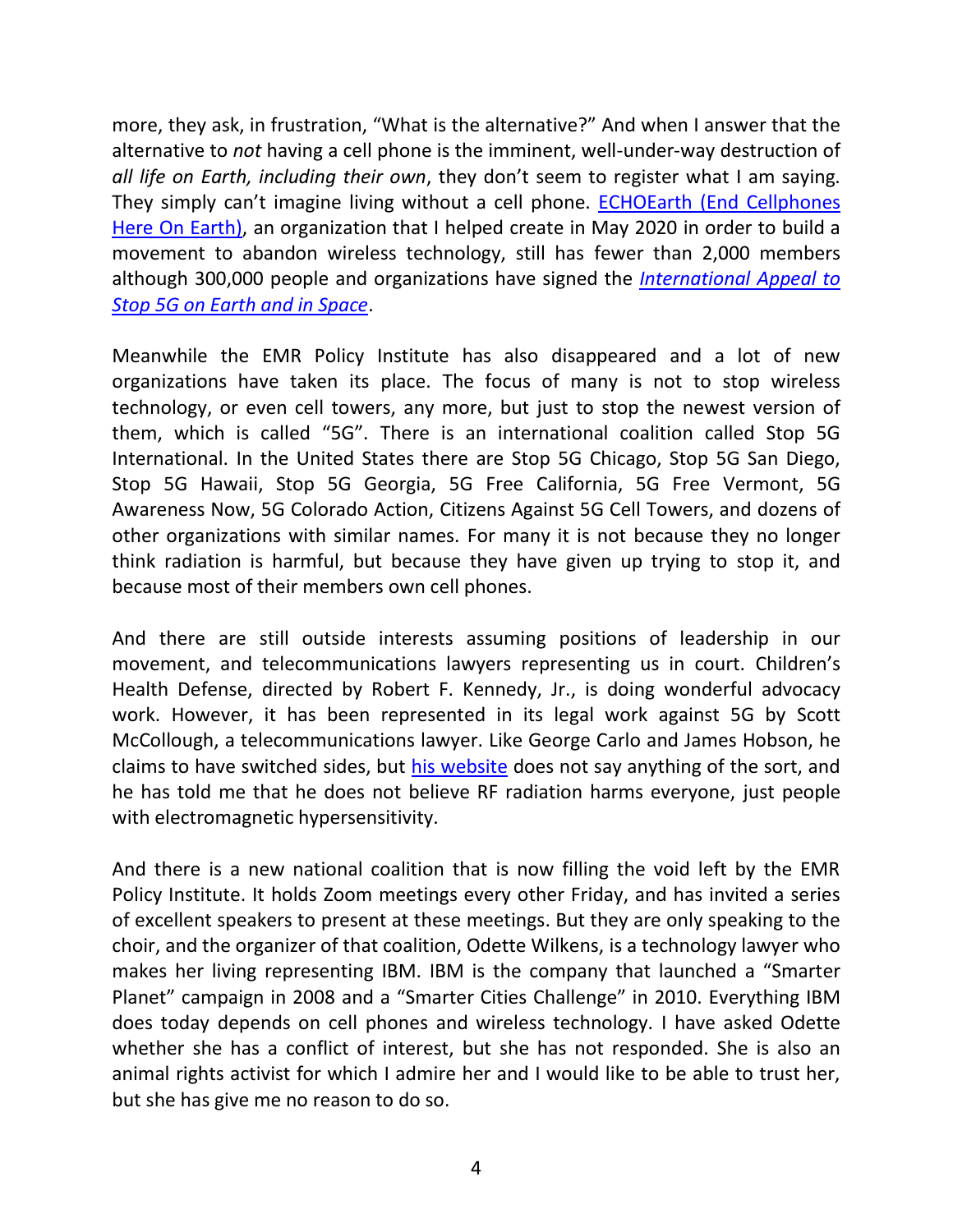Odette tried to sabotage the amicus brief that was filed in support of our current petition to the U.S. Supreme Court. She convinced the coordinator of the amicus brief not to file it, after a lot of organizations had already signed on and people had already donated money toward it, so that I had to find another organization on short notice to take over the effort and get it filed. She told a lot of people why *not* to sign on to the amicus brief and why *not* to donate money toward it. It was after she did this that I investigated her and discovered who she works for. Her new website, [wiredbroadband.org,](https://www.wiredbroadband.org/) doesn't even have her name anywhere on it. [In an interview](https://www.youtube.com/watch?v=2d-d5V-fnlM) (at 37:55) she said, falsely, that the preemption clause in the Telecommunications Act, which we are again asking the Supreme Court to strike down, does not apply to 5G and that people should not worry about it. She said that local governments are free to prohibit 5G towers to protect our health and environment because they provide "broadband" services and not "cell phone" services.

But that is false. Today "cellular" and "broadband" have merged and there is no difference. 5G provides both voice and internet services. And the preemption clause does not say "cell towers," it says "personal wireless service facilities," which encompasses everything. We are back before the Supreme Court after twenty years asking it, again, to strike down that clause, in order to restore to local governments the right to protect our health and environment, and impose liability on telecommunications companies that injure and kill people. In 2000, the Second Circuit addressed only the issue of States' Rights. Today we are asking for our Personal Rights to life, liberty, and property. And in our petition to the Supreme Court we are represented not by telecommunications lawyers, but by lawyers with expertise in environmental law and civil rights.

The radiation emitted by cell phones is more, not less harmful than the radiation emitted by cell towers. There are 15 billion mobile devices in the world, and only seven million towers. And the phones are right next to everyone's body. The main difference is that people have become used to them. People have become used to the absence of butterflies and sparrows. People have become used to being fat and diabetic, and at risk for heart attacks and strokes. By this newsletter I am reaching out to all organizations and people who love this Earth. I ask them to remember what they are fighting for and to unite together in a campaign to abandon wireless technology and eliminate cell phones from this planet in order to save it. Cell phones are not the only threat to life on Earth, but they are the most urgent.

Cell phones are effectively radioactive devices. The idea that they are *not* radioactive comes from a mistaken distinction that the medical community made a century ago,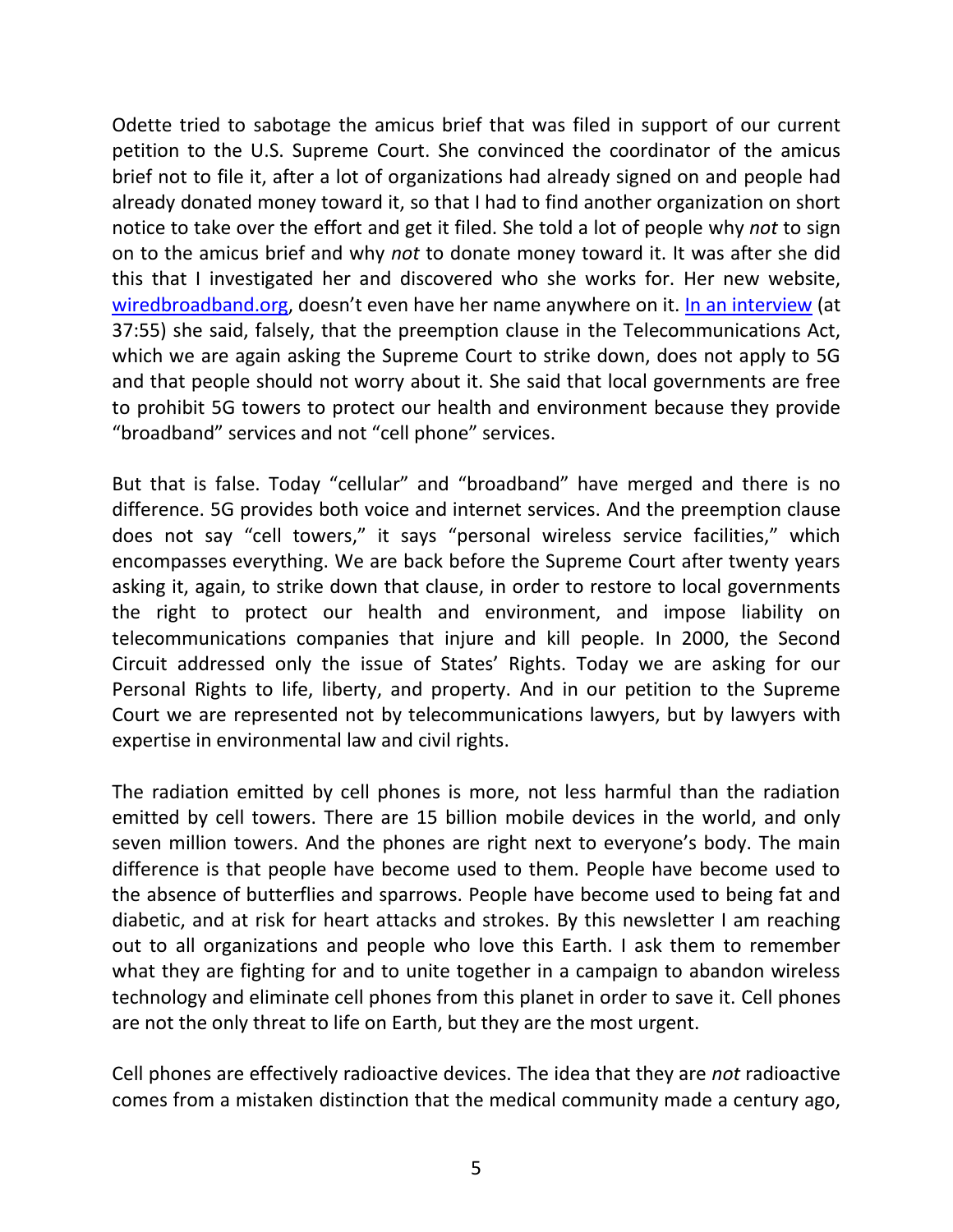which most people persist in believing despite a century of research showing that distinction to be little more than a fantasy. It is a fantasy that says that (a) only radiation above a certain frequency is energetic enough to remove electrons from molecules to form ions, (b) this causes genetic mutations which are the cause of cancer, and (c) radiation is harmless if it does not cause cancer.

The most obvious of those fictions is that radiation has no effects besides cancer. Whereas in fact radiation acts directly on the electrons in our mitochondria, slowing metabolism, making us hypoxic, and causing diabetes, heart disease and, yes, cancer. Radiation also acts directly on all the electric transmission lines in our bodies, including our nerves, our blood vessels, our heart's pacemaker, and yes -- even though western medicine doesn't recognize their existence -- our acupuncture meridians. All this plays havoc with life and in just 26 years has wiped out most of the Earth's insects, a large percentage of the small birds, and is imminently threatening to put an end to what's left -- including us -- if we do not put an end to it.

**Please work with me on a campaign to abolish cell phones.** It is necessary, it is realistic, and the alternative is unthinkable. Thousands of people have written to me over the past few years asking how they can help. You can all help to begin this movement by throwing away your cell phones and joining **ECHOEarth**. As soon as enough people have joined ECHOEarth so that it has strength in numbers, I will contact the people who want to work on this in earnest and we can discuss the next steps.

## Arthur Firstenberg

Author, *[The Invisible Rainbow: A History of Electricity and Life](https://www.chelseagreen.com/product/the-invisible-rainbow/)* Administrator, *[International Appeal to Stop 5G on Earth and in Space](https://www.5gspaceappeal.org/)* Caretaker, [ECHOEarth \(End Cellphones Here On Earth\)](https://www.echoearth.org/) P.O. Box 6216 Santa Fe, NM 87502 USA phone: +1 505-471-0129 info@cellphonetaskforce.org January 26, 2022

*The last 35 newsletters, including this one, are available for downloading and sharing on the [Newsletters page](https://www.cellphonetaskforce.org/newsletters/) of the Cellular Phone Task Force. Some of the newsletters are also available there in German, Spanish, Italian, French, Norwegian, and Dutch.*